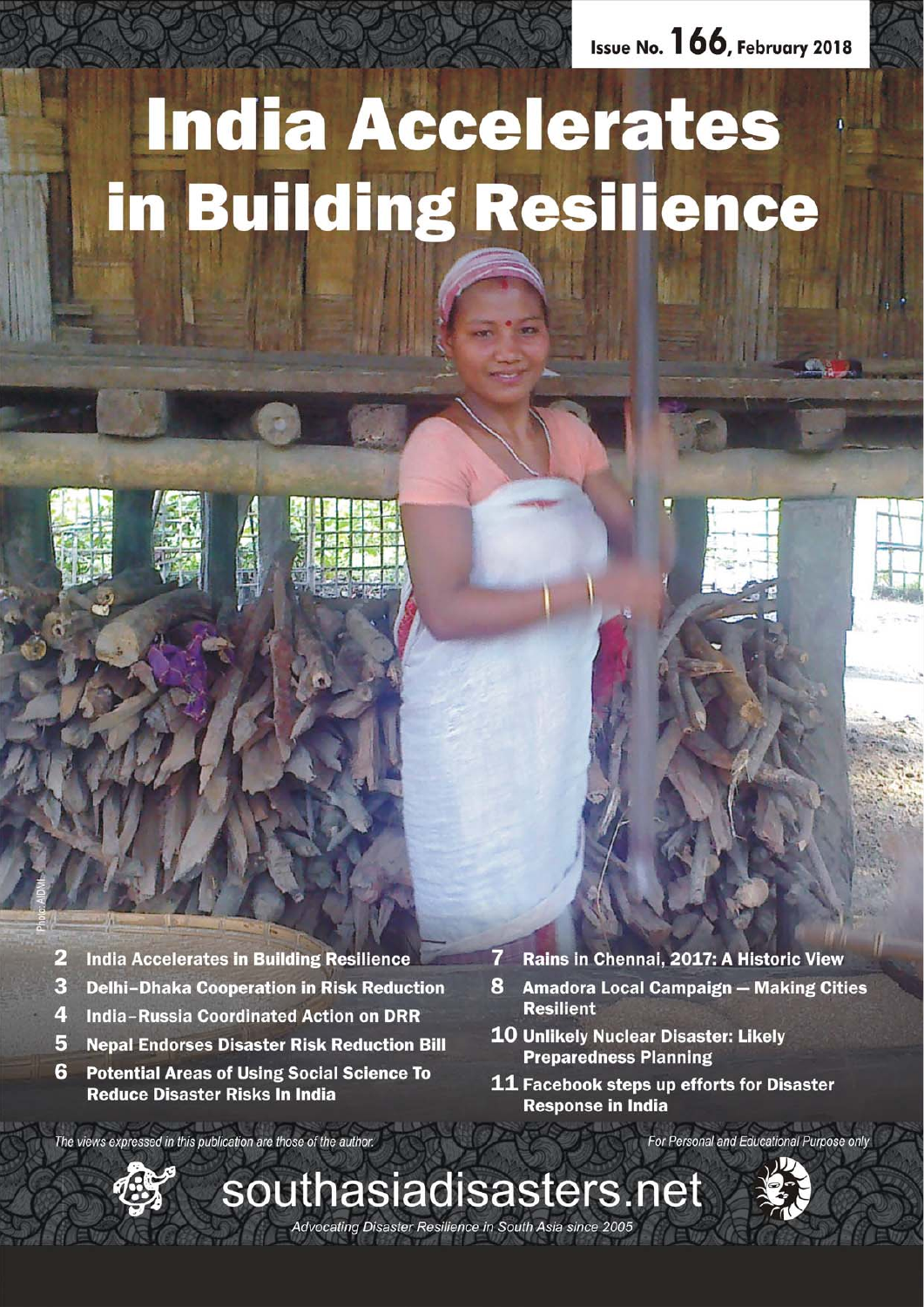### INTRODUCTION

### **ABOUT THIS ISSUE**

Ver the past decade, India<br>has taken considerable taken considerable measures in building disaster resilience. It now boasts of a National Disaster Management Plan (NDMP) that is totally aligned with the targets and priorities of the Sendai Framework. Additionally, India is also extending cooperation to regional neighbors as well other countries in reducing disaster and climate risks. Several agreements with various countries on a variety of risk reduction activities have been signed by India recently. All these activities highlight the fact that India is accelerating its efforts to build disaster resilience.

This issue of *Southasiadisasters.net* is titled "India Accelerates in Building Resilience" and tries to capture the various efforts in the form of international cooperation undertaken by India to foster resilience regionally and globally. For instance, India's efforts to leverage cooperation with countries like Russia and Bangladesh to pursue risk reduction outcomes are meticulously documented in this issue. Similarly, positive regional developments like the endorsement of the Disaster Management Bill in Nepal have also been highlighted in this issue.

This issue also covers the allimportant role played by social sciences in identifying underlying risks and then evolving strategies to mitigate them. A historical perspective of the erstwhile city of Madras (now Chennai) is also presented here to depict how improper urban planning in modern times can lead to widespread distress during extreme weather events like the Chennai Floods of 2015. Topical in theme and broad in scope, this issue is a must read for all interested in India's efforts in fostering disaster resilience. **– Kshitij Gupta**

# India Accelerates in Building Resilience

This issue of Southasiadisasters.net highlights how India is taking great strides to build resilience against disasters at the national and international level.

For example, India offered a credit line worth US \$ 45 billion to fund infrastructure, health, and education in Bangladesh. All these sectors are exposed to disaster risk and improving the infrastructure can help in building the resilience of the citizens of Bangladesh.

Similarly, India and Russia have committed themselves to collaborative federalism in building disaster resilience.

Nepal recently endorsed Disaster Risk Reduction and Management (DRRM) Bill to address disaster risk holistically. Inspired by India's National Disaster Management Plan (NDMP), this bill proposes the establishment of a separate disaster management fund at the central level and a National Disaster Risk Reduction Centre (NDRRC).

Social sciences have an important role to play in disaster risk reduction (DRR). Apart from measuring the vulnerability quotient of at risk communities, social sciences also help in integrating knowledge from various disciplines to reduce underlying risks, in bridging the gap between policy and practice of disaster response and in addressing the dearth of data and evidence on disasters. India is taking steps to accelerate this aspect and Jawaharlal Nehru University (JNU) in Delhi has received financial support to enhance role of social sciences in DRR.

A historic view on rains in Chennai discusses the recurrent phenomena of excessive rains that Chennai experienced in 2015. It also compares the urban planning systems of Chennai in earlier times and in modern days to conclude that the modern day systems are not attuned to the DRR needs of the city. Such historical lessons can be incorporated in Hundred Smart Cities Programme to make it more risk sensitive.

The example of the city of Amadora in Portugal is also cited in this issue. After joining the UNISDR Making Cities Resilient Campaign in 2010, Amadora has made tremendous efforts to reduce disaster risk for its citizens. India is learning from Amadora in various urban efforts.

Planning and preparedness for nuclear disasters at every level is of utmost important in India where nuclear power is increasingly seen as a clean, economically viable and safe source of energy. India is improving the monitoring and oversight of these nuclear power plants.

Due to its inherent characteristic of bringing people together, social media can be easily used for the purposes of disaster preparedness. This was recently reaffirmed at the "India Disaster Response Summit", jointly organised by the National Disaster Management Authority (NDMA) and Facebook where the importance of online platforms for effective communication and coordination during disasters was highlighted. India is taking the necessary steps to leverage such digital platforms for building disaster resilience.

**– AIDMI Team**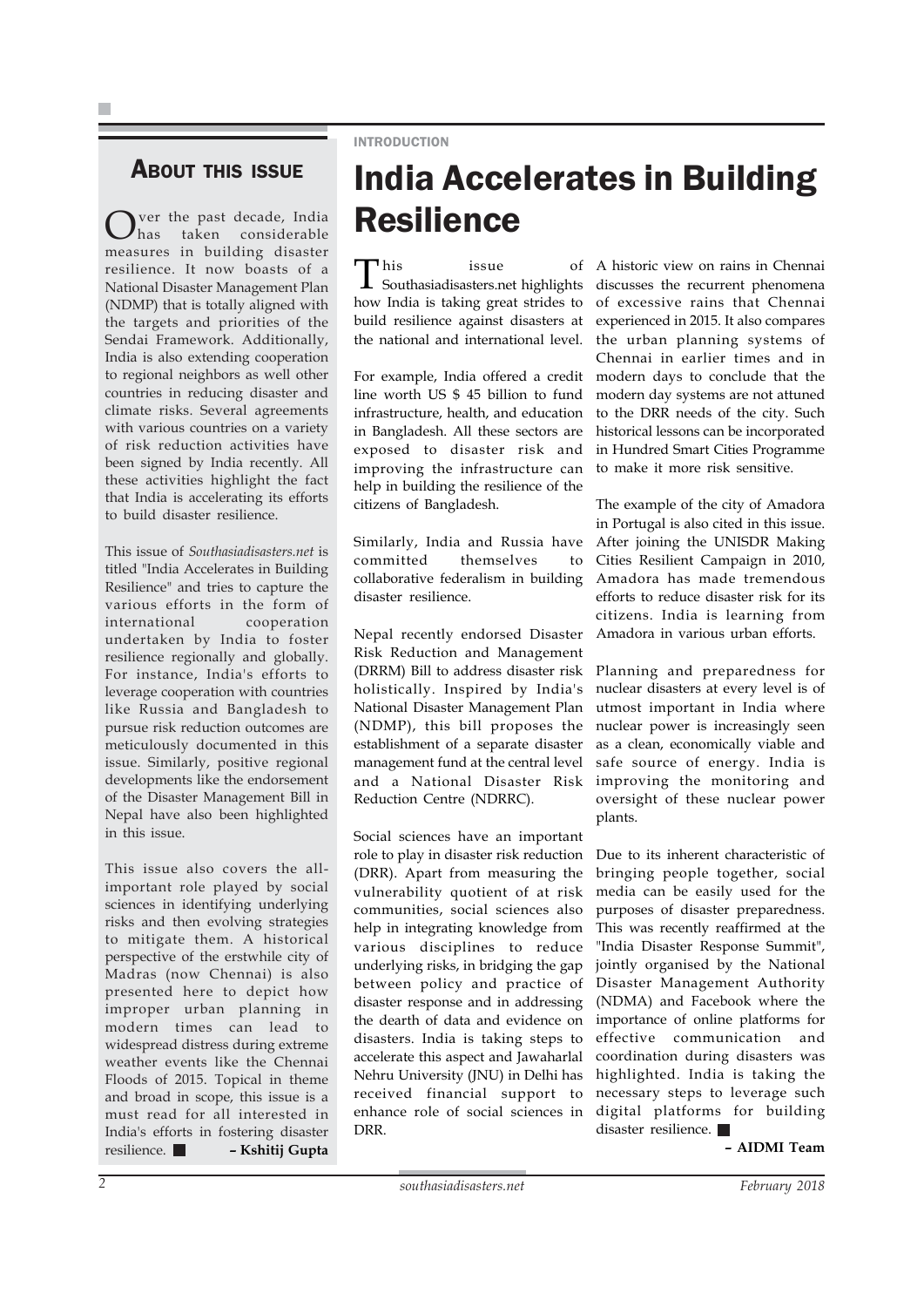### IMPLEMENTING ASIAN REGIONAL PLAN

# Delhi–Dhaka Cooperation in Risk Reduction

The implementation of Asia Regional Plan (ARP) for disaster risk reduction is dependent on regional cooperation in Asia. In the region of South Asia, Delhi and Dhaka are most likely to move ahead on this risk reduction path.

During the recent visit of India's Finance Minister to Bangladesh, both the countries signed a credit line agreement worth US\$4.5 billion to fund infrastructure, health, and education sectors in Bangladesh.

At the November 2016 Asian Ministerial Conference on Disaster Risk Reduction in Delhi both the countries stood out in their positive efforts to reduce risks that their citizens face. The exhaustive breadth of Delhi and Dhaka's initiatives are not amenable easy summation.

Over 17 development projects have been identified for implementation under the credit line. And this development investment offers an opportunity to reduce disaster risk and build regional resilience.

According to Finance Minister of Bangladesh, his team has identified roads, railways and bridges as the most important sectors for utilizing the credit line. Such investment is exposed to disaster risk of floods and cyclones. However, ongoing work on climate change uncertainty and transformation by Indian and Norwegian researchers under the Institute of Development Studies of UK and IIT Mumbai shows that such investments offer an opportunity for transformation.

Of the US\$4.5 billion credit deal, US\$1b will be spent on the infrastructure development of facilities of Rooppur Nuclear Power Plant. The plant will offer energy security to Bangladesh's economic growth plans and will need protection from flood and cyclone damage.

India will be providing credit for upgrading 245km highways — Benapole-Jessore-Narail-Bhanga (135km); Ramgarh-Baruerhat (35km); and Mainamati-Brahmanbaria-Sarail (75km) — considering transit and transshipment facilities and the operation of key Chittagong and Mongla ports. Transportation is becoming a key disaster risk reduction areas. The investment will generate rapid economic activities and would need protection from repeated floods and cyclones.

At least three of the projects involve the development of economic zones, a priority for the Bangladesh government, as it aims to ramp up private sector investment in its plans for rapid economic growth.

Of the total credit, about US\$500 million will be used for setting up new economic zones for Indian and other investors, according to the Bangladesh Economic Zones Authority. Spreading risk awareness among the investors is a standard practice suggested by Sendai Framework for Disaster Risk Reduction signed by both, India and Bangladesh. Several of these zones are exposed to cyclones and floods and mitigation measures will help reduce the risks and build the resilience of the economic activities in these zones.

Over US\$100 million will be provided for building a dedicated economic zone spanning 1,005 acres in Mirsarai area of Chittagong.

The health sector is critical to Bangladesh's rapid economic growth. Public health and hygiene are far better covered with risk protection. High end specialty hospitals are yet to be available to many in Bangladesh. Heat action plans, hospital safety audits, will protect this investment. Some of the faith based organisations and

International Federation of Red Cross and Red Crescent movements have developed workable models to make health facilities safe from disaster risk.

Another US\$100 million may be used for developing a special economic zone at Payra or Moheshkhali area, and US\$300 million may be allocated for developing infrastructure in the key economic zones. A large number of workers will be exposed to flood and cyclone risks in these zones and disaster risk awareness training and capacity of the workers will save lives and protect livelihoods in these areas.

Basic education and safer schools are relatively well covered in rural and urban areas in Bangladesh. What is needed is integration of Child Centered Disaster Risk Reduction, Child Protection, Education, and School Environment into one actionable School Safety Plan in each of the schools in Bangladesh. On September 28, 2017 National Disaster Management Authority of India at its formation day celebration has pin pointed safer schools as a key to local disaster risk reduction.

Since 2010, this is the third big credit line which Delhi has committed to Dhaka for regional cooperation.

International Strategy for Disaster Reduction chief Robert Glasser in Cancun, Mexico Global Platform has called for far more deliberate measures to protect development investments from disaster and climate risks. The efforts of Delhi and Dhaka traverse themes, leap effortlessly from mock drill scenario to spontaneous response by most if not all, as envisaged the Asia Regional Plan.

**– AIDMI Team**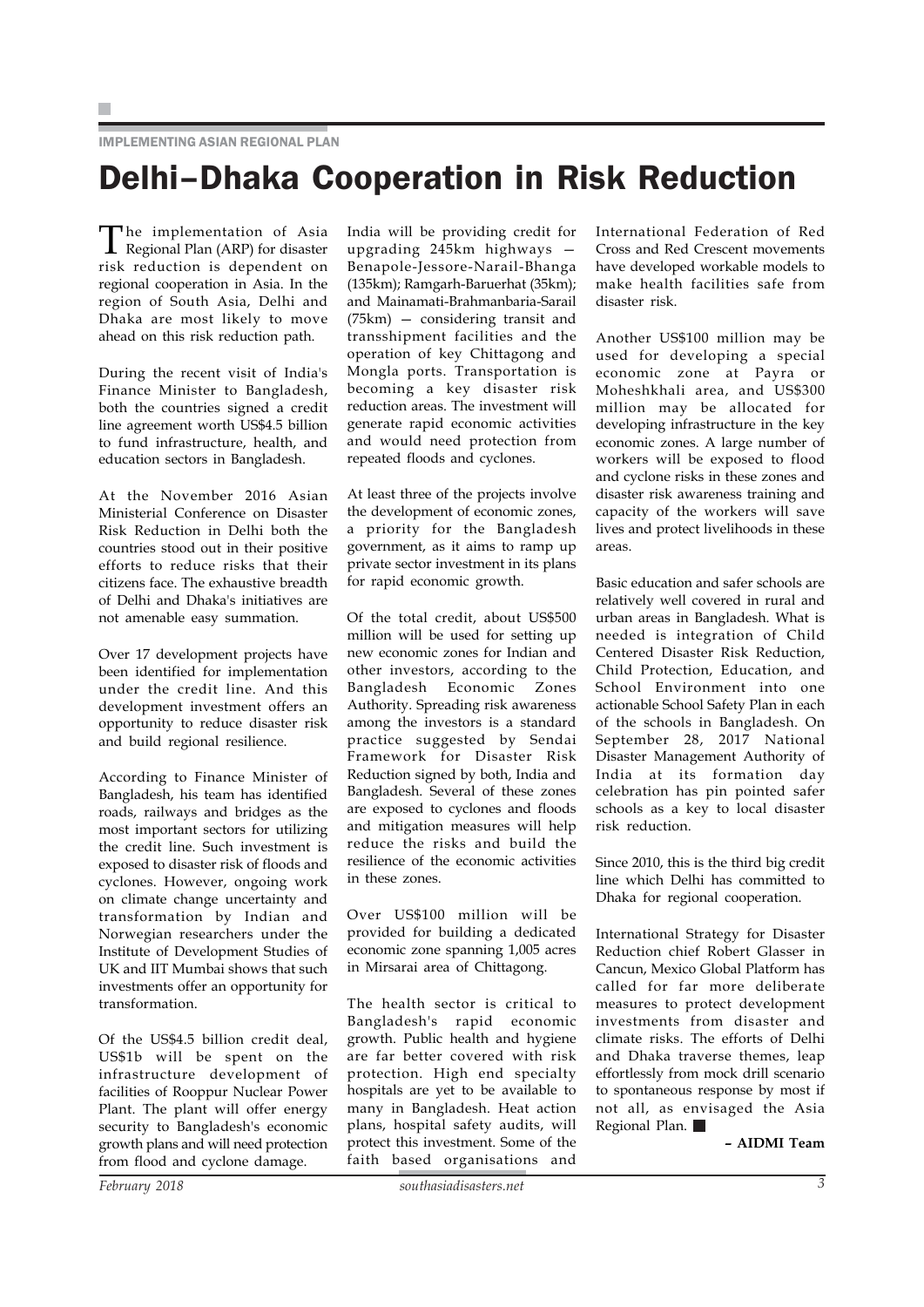### INTERNATIONAL COOPERATION FOR DRR

## India–Russia Coordinated Action on DRR

India and Russia are collaborating<br>
Imore closely on various safety and ndia and Russia are collaborating security issues. This trend has recently included addressing disaster risk. The National Disaster Management Plan (NDMP) of India states that coordinated action among nations through the response and preparedness phases is central to the risk reduction process. In the coming years, India and Russia are planning on such coordinated action.

The Asian Regional Plan (ARP), as accepted at Asian Ministerial Conference on Disaster Risk Reduction (AMCDRR) in Delhi, November 2016 also gives emphasis to such international cooperation in reducing disaster risks in Asia. ARP aims at effectively implementing Sendai Framework and represents the risk reduction priorities of Asian governments and stakeholders. The AMCDRR and ARP both underline the principles of shared responsibility and shared commitments towards the implementation of the Sendai Framework.

India and Russia first held joint talks on collaboration for catastrophe administration in 2010. A federal approach was deemed to be a strength. Since then, Russia has agreed to work with India to set up the National Crisis Management Centre (NCMC) in Delhi to handle disaster and other emergency situations in the country. This was agreed during a meeting between Home Minister Rajnath Singh and Russian Minister for Emergency Situations, Vladimir Puchkov in Moscow on 28th November, 2017. Russia's Ministry of Emergency Situations, popularly known as EMERCON will participate in the formation of the NCMC in India.

According to the agreement, India's proposed NCMC will rely on a system similar to OKISON, which is Russia's complex system of monitoring and reporting alerts. Such a system is most suited for India's federal government set up.

India has long been committed to what Home Minister Rajnath Singh referred to at Sendai as "Collaborative Federalism" in implementing all disaster risk reduction plans. In concrete terms, "Collaborative Federalism" means the decentralization of response powers to the states, and transfer of financial resources, which will help the states fulfill their disaster related obligations. Moreover, it also implies the advancement of loans (in disaster situations) as a "productive principle", and deployment of armed forces (in emergencies) in the states. The NCMC will improve this collaborative federalism by improving inter-state and centrestate coordination.

EMERCOM's participation in setting up India's NCMC is especially significant. EMERCOM, established in January 1994 by the then President of Russia, Boris Yelstin, is an example of strong federal coordination for minimizing the adverse impacts of disasters and emergencies. It builds on the work of Russian Rescue Corps and addresses safety and security concerns effectively.

The two countries have also agreed to a program of training of experts and sharing of each other's best practices in the field of disaster risk reduction. A joint exercise may be conducted towards the end of 2018 or early 2019.

India's home minister and Nikolai Patrushev, secretary, Security Council of Russian Federation met in the last week of November to discuss the shared ways in which disaster risk and external threat overlap; and how can these be addressed simultaneously in a national response. During the meeting, the two sides reiterated their assurance to additionally reinforce their participation in disaster safety and the segments of security, including counter-terrorism.

Information is the key to unified and coordinated response to disaster risk and security concerns. Both India and Russia reviewed the implementation of the agreement on information security signed in October 2016.

Both sides value the progressing participation and exchange visits between the two National Security Councils of India and Russia.

In the coming years, Russia and India will continue to find ways to enhance the risk reduction and resilience building efforts especially related to Federative structure. Article 263 of the Constitution of India, encourages the states of India to coordinate and collaborate on various challenges.

Most importantly, India is aiming to achieve the outcomes of the Sendai Framework through its National Disaster Management Plan (NDMP). A risk reduction partnership with Russia will help India to implement the NDMP much more efficiently. Disaster resilience and preparedness achieved through such a partnership will help India in achieving greater economic prosperity and stability to emerge as a regional and global leader. **– Kshitij Gupta,** AIDMI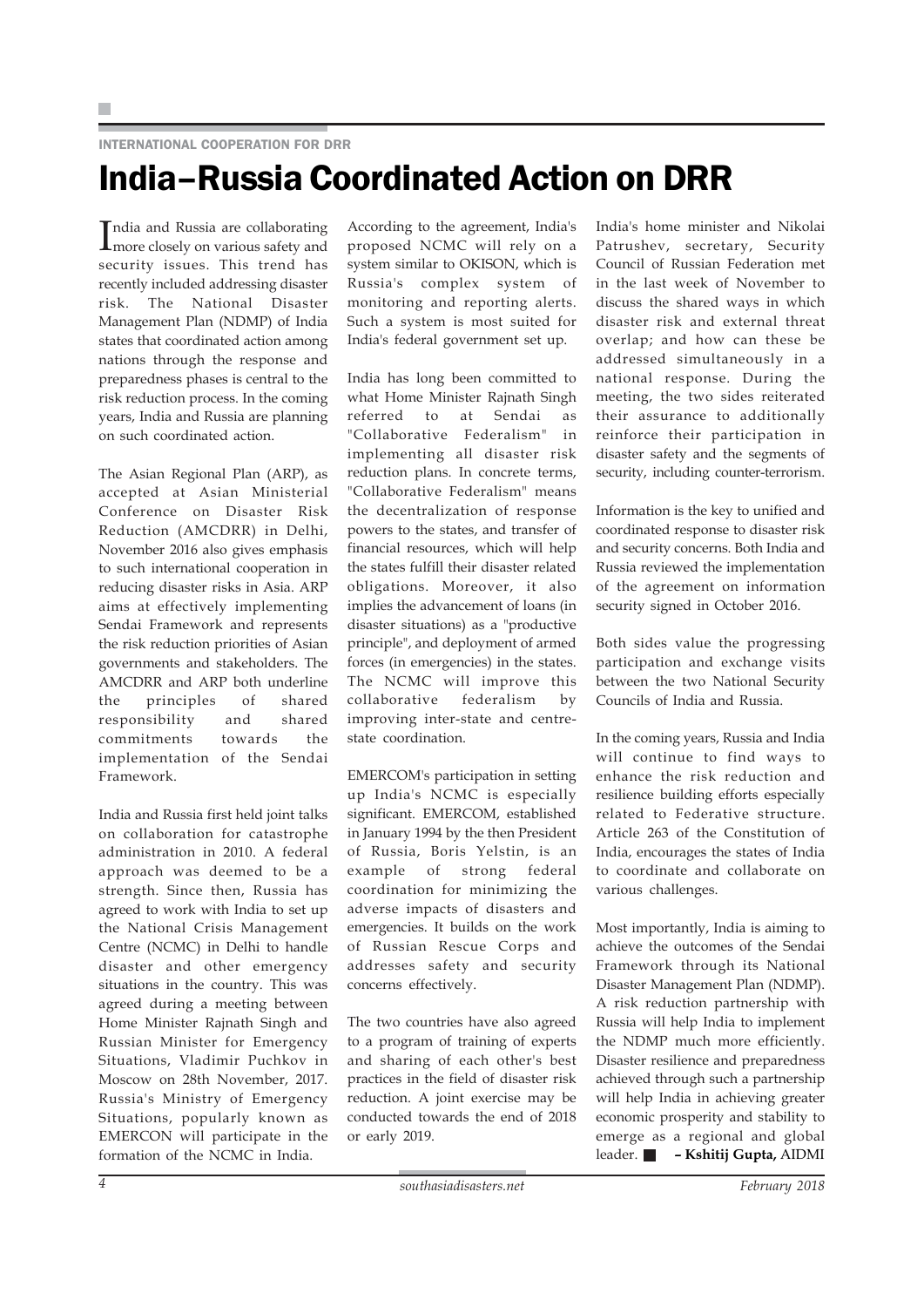### RISK REDUCTION IN SOUTH ASIA

## Nepal Endorses Disaster Risk Reduction Bill

The Himalayan nation of Nepal is famous for its scenic beauty, adventure sports and friendly people. However, it is also exposed to multiple hazards like earthquakes, floods, landslides, fires, heat waves, cold waves, lightning, windstorms, hailstorms, droughts, epidemics and so on due to its variable geo-climatic conditions, young geology, unplanned settlements, deforestation, environmental degradation and increasing population. The 2015 Nepal Earthquake which claimed over 10,000 lives and caused economic damages amounting to US\$ 7 Billion is a testament to the country's enhanced vulnerability to disaster risk.

As a nation that is frequently ravaged by disasters, governance of disasters in Nepal was primarily fell under the ambit of the National Calamity Relief Act of 1982. However, it did not cover the broader spectrum of hazard mitigation and disaster risk management or the categorization of the diversified disasters which the country is exposed to. Therefore, there was an urgent need for a new legal framework that would holistically address disaster risk in Nepal.

*Reducing disaster risks in Nepal is important to India. And building resilience in India is important to Nepal. When India and Nepal reduce risks the region is safer.*

– Mihir R. Bhatt

The endorsement of the **Disaster Risk Reduction and Management (DRRM) bill by Nepal's parliament** addresses this need. The DRRM bill represents the culmination of a decade's worth of efforts by various development and humanitarian actors. This piece of legislation will institutionalize disaster risk reduction as well as mobilise local resources.

This bill also proposes setting up a **Disaster Risk Reduction and Management Council,** which will have ministers for finance; supplies; agriculture; home affairs; physical infrastructure and transport; women, children and social welfare; defence; forest and soil conservation; education; urban development; irrigation; information and communications; and federal affairs and local development as the members.

The bill also talks about formation of a separate **disaster management fund** at the central level and a National Disaster Risk Reduction and Management Centre (NDRRMC). The NDRRMC would further help in building resilience at the local and provincial levels by declaring an area disaster hit and facilitating the formation of disaster management committees.

It is worth noting that the DRRM bill can be leveraged to broaden the scope of DRR activities in the country. For instance, the theme of school safety and protection of children affected by disasters can be more easily planned and executed. Other allied themes such a nutrition, human mobility (both social and physical) as well as biodiversity protection can also be addressed through the medium of this bill. "Gender" is the key and essential factor of disaster risk reduction. It can also be included as DRR activities in the DRRM bill.

There is an increasing body of scientific evidence that holds climate change responsible for exacerbating the frequency and severity of extreme weather events. These extreme weather events often trigger large scale disasters in countries like Nepal due to the poor infrastructure and low access to basic services. **The DRRM bill will also help in addressing the risk of such extreme weather events.**

The devastation wreaked by the 2015 Nepal Earthquake, stirred an entire country into concerted action for disaster resilience. Since then, Nepal has been making a steady recovery which is observed in an overall improvement of various human development outcomes. The DRRM bill is another expression of the changing landscape of risk reduction in the serene Himalayan nation. **—AIDMI Team**

*February 2018 southasiadisasters.net 5*

Photo: AIDMI.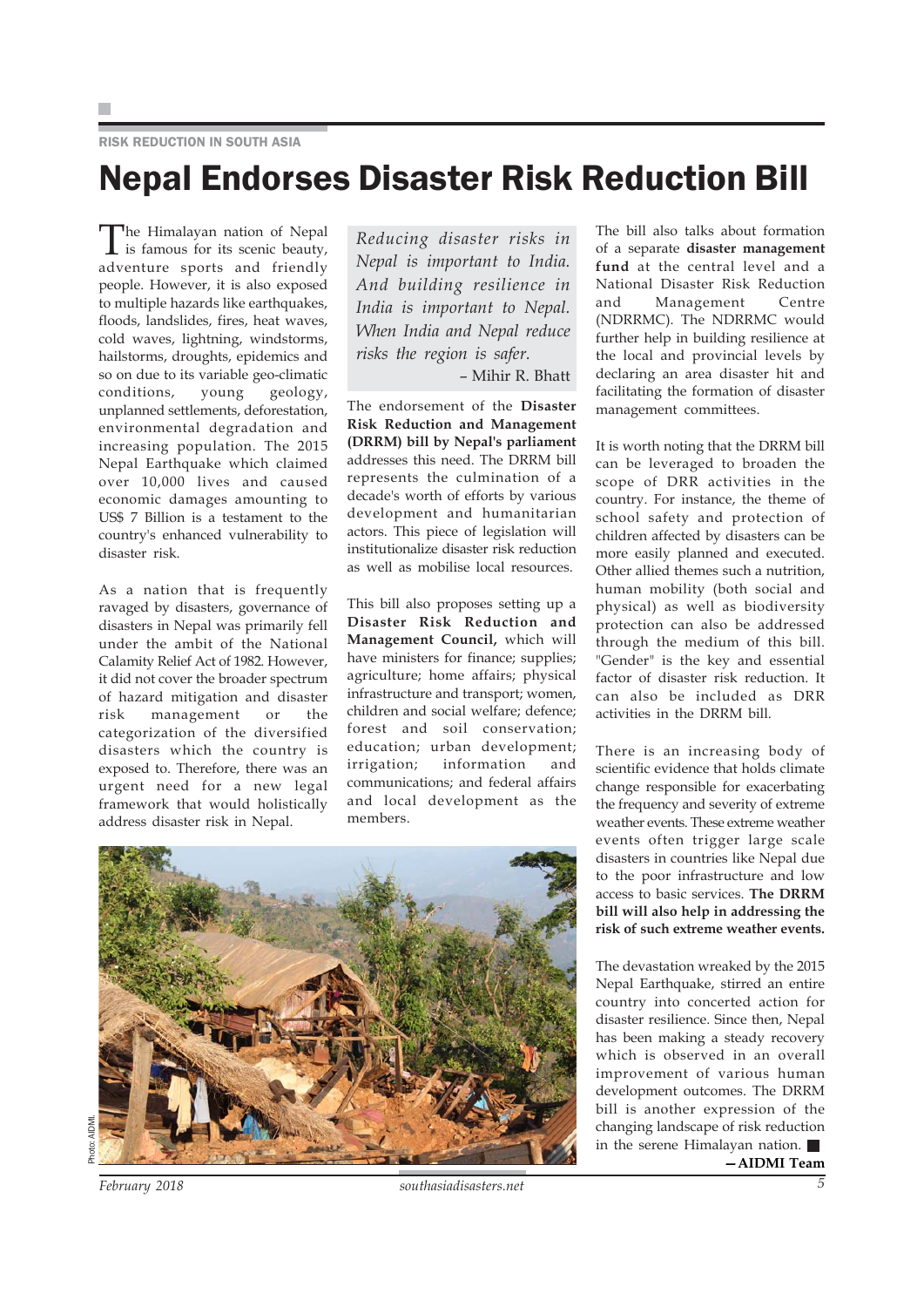### RISK SENSITIVE PLANNING

# Potential Areas of Using Social Science To Reduce Disaster Risks In India

A disaster is primarily a social event that triggers multiple physical, emotional and communal responses. As disasters directly impact lives, livelihoods, and lifeline services at a place, they point towards a gap in the on-going socioeconomic development, processes, and policies. In such a scenario the role of social science in minimizing disaster risks is not only pertinent but also vital. India is one of the most disaster-prone countries in the world. While the social scientists have played an essential role in understanding the local vulnerability and responses to different disasters, the scope of social science goes beyond the assessment of loss and recovery. Some of the basic needs of Disaster Risk Reduction (DRR) in India, where social science can make a positive contribution are as follows:

**1. Integrating knowledge:** Disasters have been conventionally studied in a few specific fields. Subjects such as demography, anthropology, geography, urban studies, economics, and sociology have elaborated various dimensions of disaster risks in their respective ways. However, a greater understanding of the vulnerability and impacts has done a little to reduce disaster risks (White et al., 2001). Hence, there is a need to look beyond a subject's domain. Disaster studies are inherently interdisciplinary. Here, as the focus community is that of human beings, social science is better positioned to integrate knowledge from different disciplines to suggest socially acceptable solutions for DRR.



- **2. Linking policies with practices:** There are recurrent spatial and temporal discontinuities in disaster response that often go unnoticed. Little evidence exists to suggest whether communities in India have become more equipped to face any disaster. Besides, inadequate attention has been paid to fluctuating risks and changing social perceptions in policies. There is also a need for the long-term assessments of varying risks and evolving practices across the country to inform decisionmaking. The crevice between policies and practices is neither because of the absence of communication nor can be attributed to inadequate physical infrastructure but due to various processes, which are mostly social, such as trust, past experiences, learning, cultural context and so on (Khan, 2017). Social science thus could play an essential role in bridging this gap.
- **3. Addressing data gaps:** Disasters not only damage settlements and structures but also cause loss of data. Despite having several advancements in the field of information and

technology in India, there is a dearth of organized data for disasters at the local, national and international scale. Social science could play an essential role in retrieving data and collecting evidence from the authenticated sources (Aitsi-Selmi et al., 2015). Further, there are numerous case studies lying unused in libraries that can be synthesized for more informed policies and their implementation.

Overall, there is a need for an enhanced engagement of social scientists in the integration and implementation of the knowledge, policies and practices of DRR in India.

**– Shabana Khan,** World Social Science Fellow, ISSC Co-Chair Working Group of Climate Change and Disaster Risk Reduction, Global Young Academy Director, Indian Research Academy, New Delhi

### *References:*

- 1. Aitsi–Selmi A, Blanchard K, Al-Khudhairy D, Ammann W, Basabe P, Johnston D, Ogallo L, Onishi T, Renn O, Revi A, Roth C, Peijun S, Schneider J, Wenger D, Murray V. UNISDR STAG 2015 Report: Science is used for disaster risk reduction. 2015. http://preventionweb.net/go/ 42848
- 2. Khan S, Mishra J, Doyle E, Kunahui EL (2017) Rethinking Communication in Risk Interpretation and Action. Natural Hazards. 88(3): 1709- 1726.
- 3. White GF, Kates RW, Burton I (2001) Knowing better and losing even more: the use of knowledge in hazards management. Glob Environ Change Part B Environ Hazards 3(3-4): 81-92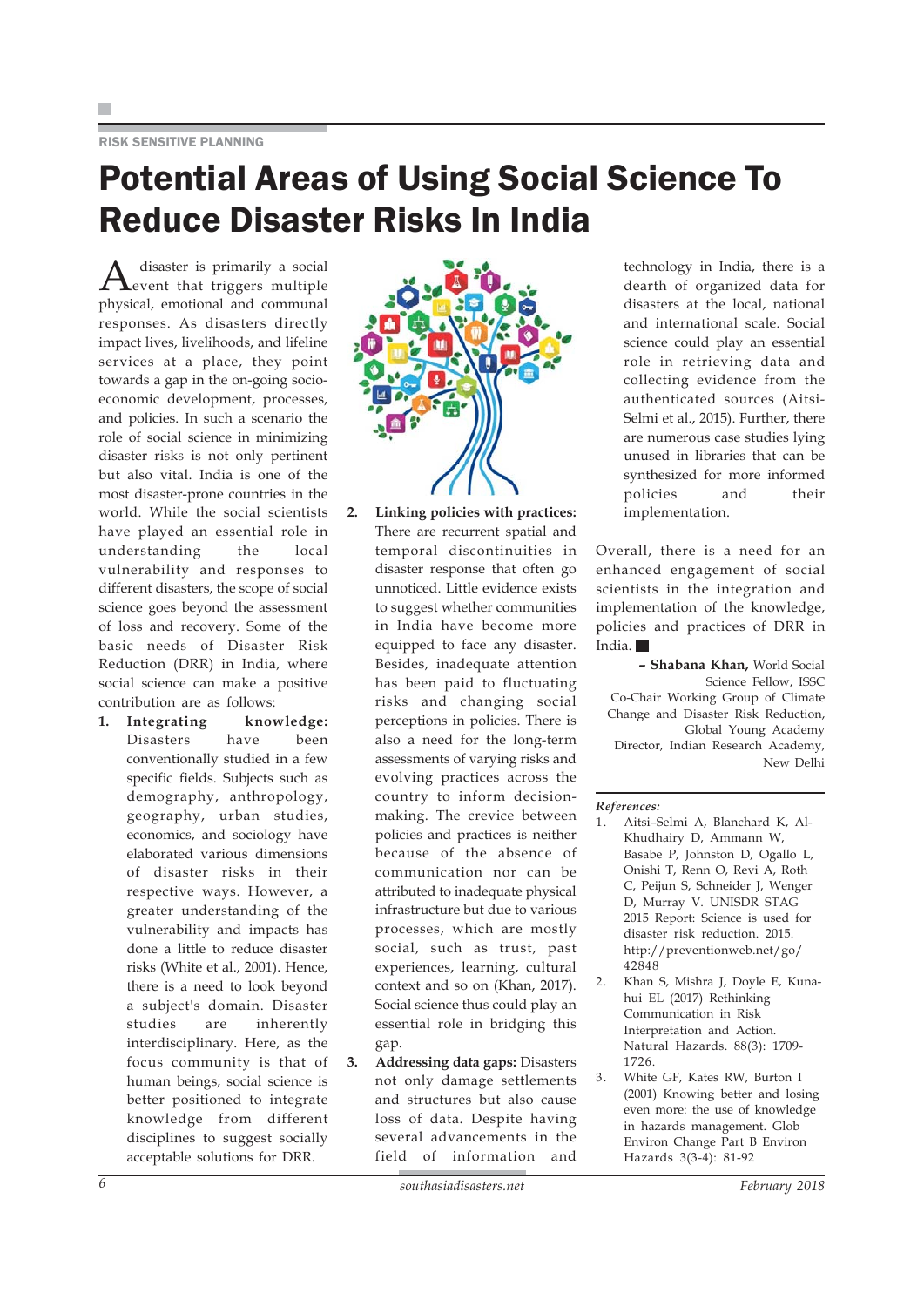DRR AND URBAN PLANNING

# Rains in Chennai, 2017: A Historic View



*Chepauk Palace Madras, 1890.*

n 1st & 2nd November 2017, Chennai received 183 mm of rainfall within 24 hours making it the second highest rainfall received in this decade. Prior to this, on 1st and 2nd December, 2015, Chennai received 539 mm within 24 hours that was highest in the last century. These record breaking readings on the rain gauge are a mere numerical representation that hardly conveys the consequent devastating impact of these inundating rains. Most of these peaks were achieved during periods of almost unceasing rains that flooded Chennai to the point of bringing it to a halting grind. In 2015, some of its most vital infrastructure was submerged under floodwater, particularly its airport. The air force and armed forces had to be mobilised in order to conduct rescue operations and set up a parallel flying base. There were 259 deaths and massive evacuations had to be carried out. All public

calamity has died down, several studies and reports that emerged when the disaster was unfolding have maintained a steady momentum. These studies and reports have essentially addressed the question of unprecedented and increased flooding resulting from a familiar climatic phenomenon of high rainfall. Torrential rainfall in the months of

institutions including schools had to be shut down. The resulting loss in business and other sectors was incalculable. Though the usual humdrum that accompanies any

November and December in Chennai has been a familiar historic phenomenon. It began to be articulated in meteorological terms since the days of the British. Chennai received remarkably high quantity of rainfall and consequent flooding in 1969, 1976, 1985, 1996, 1998, 2005 and the record breaking 2015.

The British in course of expanding their control over the subcontinent found Madras to have fewer climate alternations. They built its municipal areas in the central portion of the elevated area where the level of the land was such as to not obstruct drainage. However, as early as 1886, W W Hunter observed that neighbouring areas of the township were thickly populated and would offer severe obstruction to drainage. River Cooum was the prime outlet for excessive rainfall along with two other small channels flowing between Cooum river and Saint Thome Church.

Additionally, there was the Buckingham Canal, the construction of which began in 1806. It was funded by Basil Cochrane. In 1837, the canal was taken over by the Madras Presidency and extended further. During 1877 and 1878, Madras suffered a terrible famine and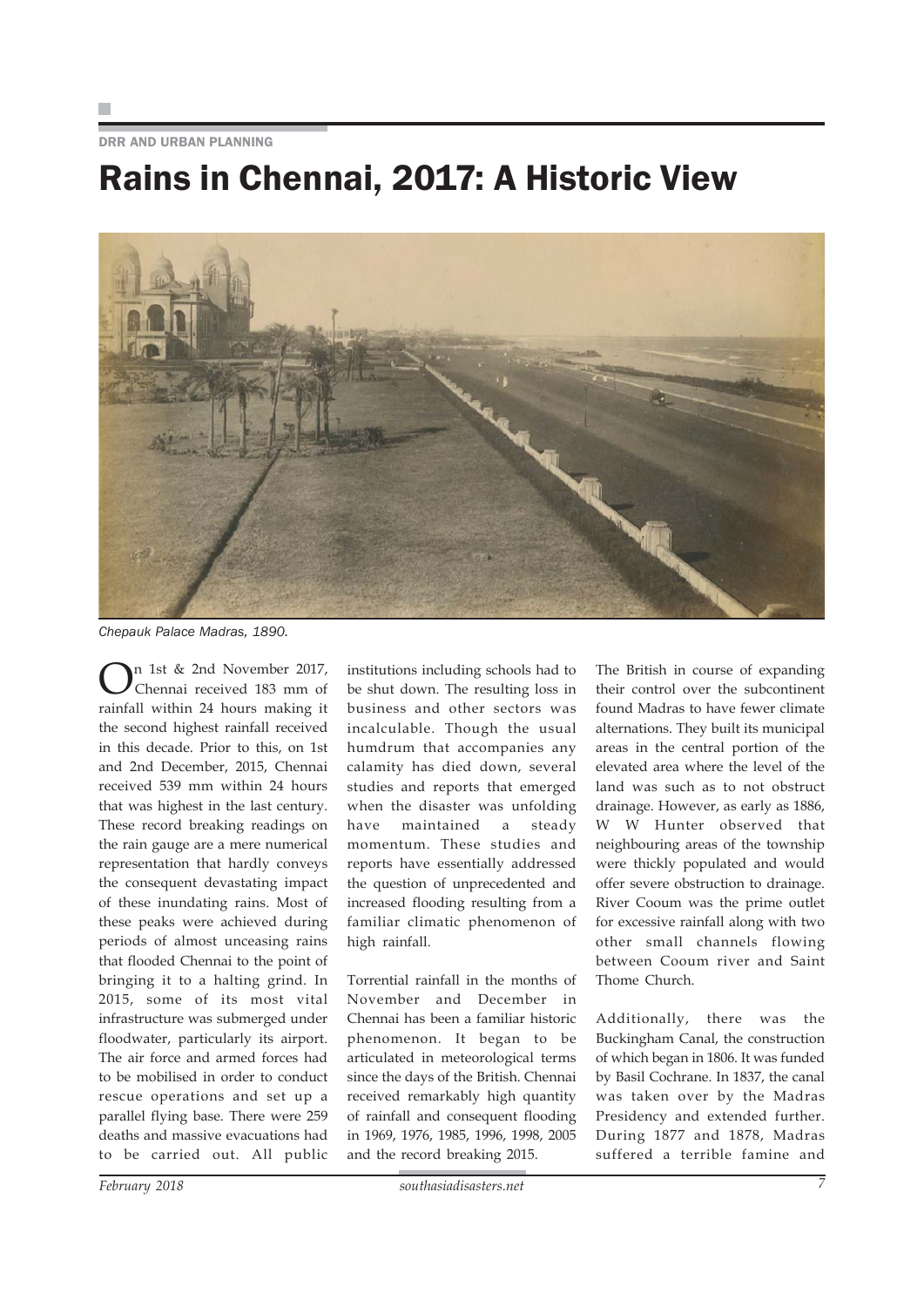construction work of this canal was then offered as relief. It is in this phase of construction that the canal linked Adyar and Cooum rivers and was now 253 miles long. It was then named Buckingham Canal. This was essentially built thinking of river transport. However, the canal additionally provided the service of drainage to the city.

Over the course of the last century, Adyar, Cooum and the Buckingham canal has been providing effective drainage for excessive rain water. Secondly, the estuarine ecology of the city including its wetlands and marshlands has been absorbing seasonal high rainfall. Many reports and studies after 2015 have been reporting the breakdown of this ecosystem.

Waste generating from rapid and unfettered urbanisation and industrial establishments have reduced the carrying capacity of the rivers. Secondly, encroachments on the banks of the rivers and the estuarine spaces have led to these waterways shrinking. The CAG report of 2013 and 2014 demonstrated that the civic body of Chennai was not able to coordinate between different departments for storm water drain project under JNNURM scheme that was supposed to provide a diversion channel from Buckingham Canal for effective drainage. Further, the plan was dropped citing cost of land acquisition of Rs 100 crores. What 2015 rains and floods did to Chennai is for everyone to see.

In a historical comparison, it is unfortunate to see that Madras fared better than Chennai in terms of urban planning. The British were acutely aware of the climatic and

topographical situation of this space. Their urban planning which was also fuelled by motive of profit bore in mind the critical need of effective drainage of the city. In the current situation, there are well drawn out recommendations and proposals that can mitigate and revive effective drainage of Chennai. The government on one hand promoting the modern agenda of urban growth and development cannot shrink away from the equally modern idea of making such development sustainable. It cannot hide behind the argument of rains and floods as natural phenomenon and indulge in a spectacle of aid and relief work for narrow political and electoral dividends.

**– Subir Dey,** PhD (JNU), Assistant Professor (Ad hoc), Department of History, Indraprastha College for Women, University of Delhi

INTERNATIONAL COOPERATION FOR DRR

# Amadora Local Campaign — Making Cities Resilient

 $A$ madora is a satellite city of Lisbon located in the northwest of the Lisbon metropolitan area. Composing an area of only 23.77 square km, Amadora Municipality is one of Portugal's smallest municipalities; however, with 7,343 inhabitants per km, has the highest population density of any municipality in Portugal.

Over the last 20 years Amadora's major disaster risks have been flash floods (urban area), urban fires, industrial fires, landslides, storms (fallen trees, damaged buildings, infrastructure, etc.) and road accidents. As a highly urbanised territory, Amadora faces a number of challenges including a growing



urban population and increased density, the decline of ecosystems due to human activities, and the adverse effects of climate change. In August 2010, Amadora joined the UNISDR Making Cities Resilient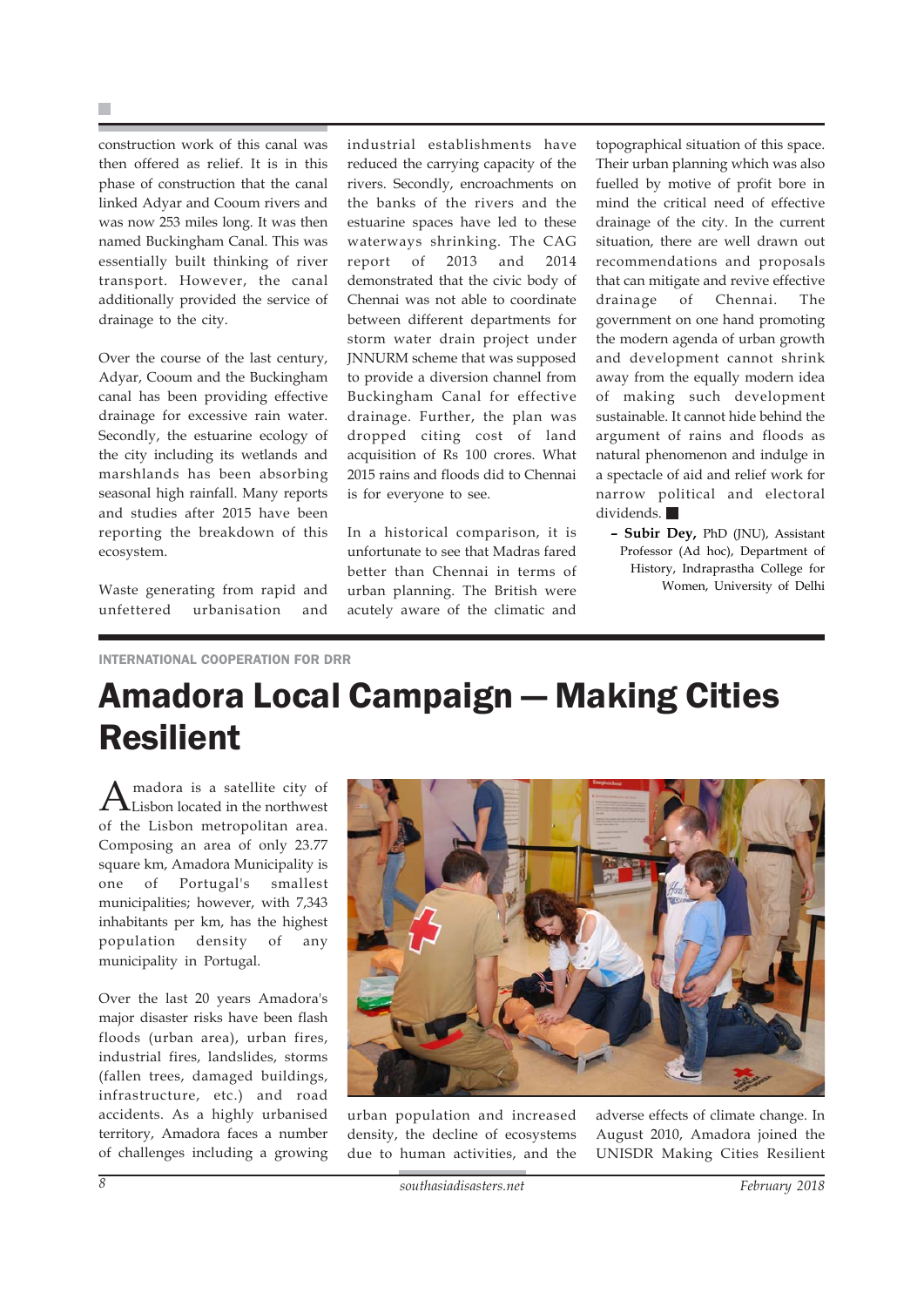Campaign, developed to support local-level leadership address the challenges of rapid global urbanisation.

After joining the campaign Amadora's Mayor created a multidisciplinary team to develop an approach to increase engagement and information sharing among different stakeholders, including the community, in disaster risk reduction issues. To ensure local authorities and the population understand the risks facing Amadora and to facilitate developing and sharing local information on disaster losses, hazards and risks

including who is exposed and who is vulnerable, the team identified two key priorities:

- (1) Risk, hazard and vulnerability assessment to be taken into account in the urban planning process and political decisionmaking; and
- (2) Information, training and awareness to reduce the number of disasters.

All inputs provided by stakeholders are converted into outputs available to the population. For example, some of the stakeholders (rescue and emergency) provide data that are organized by the team into risk assessment and/or the municipal emergency plan, weather warning system and/or contingency municipal plans. Others lend their facilities to campaign events. In nine years since joining the campaign, the Amadora achieved a number of important results:

- Stakeholders network (input/ output relationship);
- Information and Awareness Program for DRR;
- Management tools of prevention and emergency planning;



- Interaction between urban and emergency procedures/ planning;
- Early warning system;
- DRR publications:
- Investments in maintain critical infrastructures;
- Social networks (where citizens are encouraged to participate);
- Cost-benefit analysis;
- Regular exercises/drills;
- Senior Academy Project\Red Cross Youth Project;

The Amadora campaign is implementing a program that includes a wide spectrum of stakeholder engagement activities, including activities in schools, childcare centers, aged-care facilities, homes for the disabled and extensive use of social and digital media. With the support of the municipality's Education and Social Department, the campaign team developed workshops to inform various age groups, especially the most vulnerable (children and the elderly), about the procedures for adequate prevention. On average, the team present more than 100 sessions per year for the school community (children) and about 30 sessions for the elderly population.

Nine years after Amadora has joined the UNISDR initiative, important steps have been taken to reduce the disaster risk at a local level. We are pleased that Amadora's has been a pioneer in the implementation of the UNISDR campaign in Portugal. Our main goal was to ensure the mobilization and participation of the various community stakeholders' (actors / partners) on the definition of strategies for disaster risk reduction (planning and awareness).

Based on half a decade of sharing synergies between different sectors of the community and the national and international projection of the county, within this campaign, we highlight:

- Amadora was designated a Role Model City in May 2016;
- Representative of Working Group 3 (Resilient Cities) of the Subcommittee on the National Platform for Disaster Risk Reduction of the National Civil Protection Authority (www.pnrrc.pt);
- One member of the interdisciplinary team was the National Promoter of the International Campaign "Building Resilient Cities".

The next campaign steps will include more community stakeholders and promote the development of a set of good practices that allow us to resist, adapt and recover from a disaster.

> **– Luis Carvalho,** Civil Protection Chief, Municipal Commander, Amadora, Portugal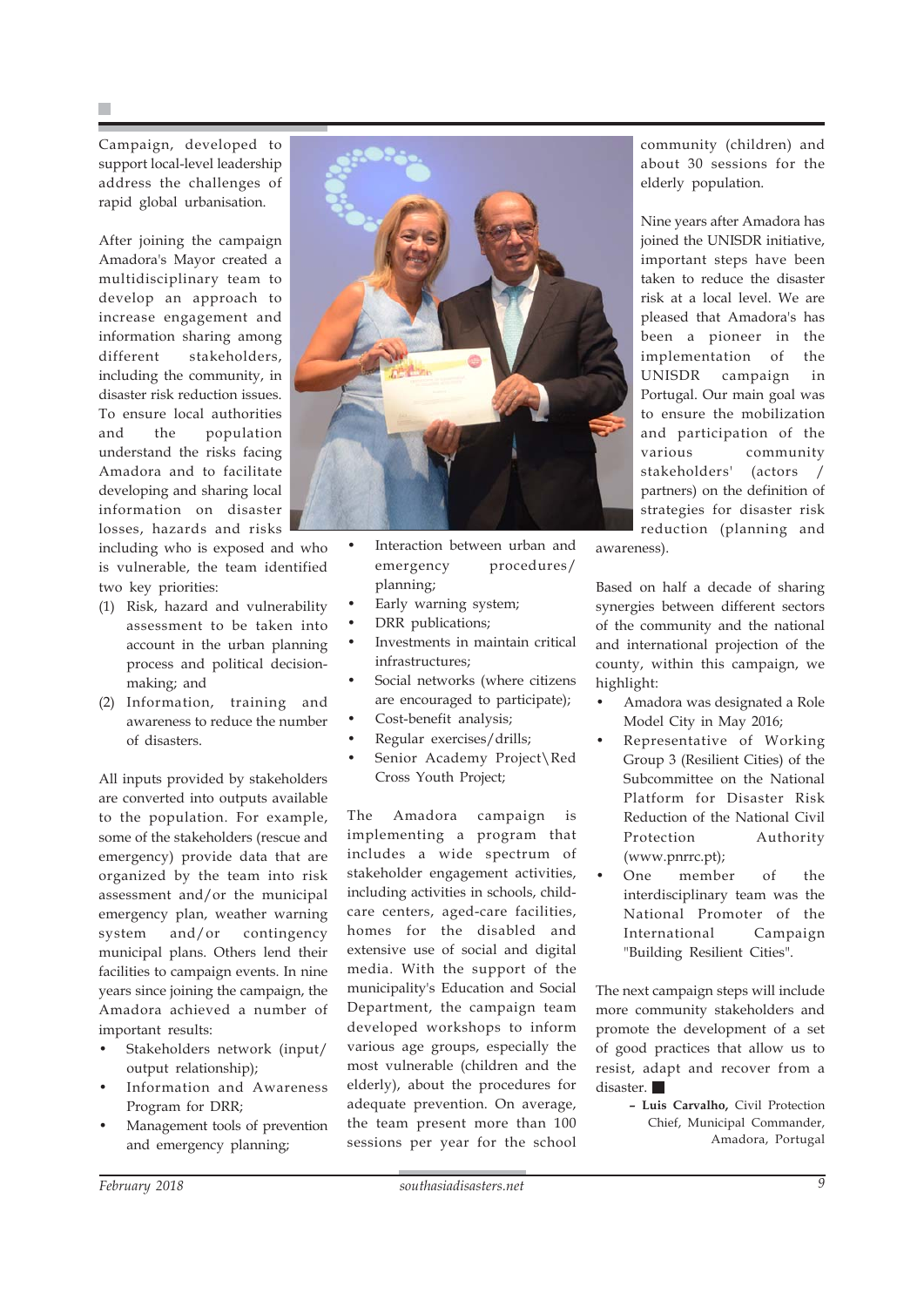ADDING VALUE TO NATIONAL DISASTER MANAGEMENT PLAN OF INDIA

# Unlikely Nuclear Disaster: Likely Preparedness Planning

In the popular perception, nuclear disaster seems unlikely in India. disaster seems unlikely in India. And all the care that can be taken is taken by the authorities and scientists. But should that stop the citizens of India from thinking ahead for our need for preparedness planning for an unlikely nuclear disaster?

Though the National Disaster Management Plan (NDMP) of India, first ever national plan that is in compliance with global Sendai Framework, highlights the nuclear disaster, in fact the spirit of the plan does, indeed, call for adding value to each safety and security measure enlisted.

In fact a nuclear disaster is not a local or regional event but, in fact, a national security challenge. Therefore, the wider the preparedness for possible response, the safer the citizens of India will  $h_{\alpha}$ 

What may be a good next step is developing policies and managing processes for nuclear disasters. National Disaster Management Authority (NDMA) of India has developed National Disaster Management Guidelines for Management of Nuclear and Radiological Emergencies in February 2009 under the Chairmanship of Shri B. Bhattacharji.

One way to initiate such preparedness planning is to develop an "area based" approach as was recently discussed at Urban Humanitarian Response Symposium organized by Royal Institute of British Architects (RIBA) in UK. Though urban is a recent focus, the

idea of an area based approach is not new. UNDP has promoted this approach for years, including for tsunami recovery in Sri Lanka in 2005 to 2007. In India, since 1989 Ministry of Agriculture, Department of Rural Development, Government of India has taken up Area Development Programmes for the Eighth Five Year Plan (1992-1997). What is needed is a thoughtful transplant of the approach from the development sector to the disaster risk reduction sector.

For the existing safety procedures and security rules for nuclear disaster, what will be useful is thirdparty safety and preparedness verification and security compliance that is regular and action oriented. This is not to say that similar efforts have not been taken up at the nuclear sites in India. What will add value is a broader base for such actions and preparedness.

In fact such preparedness also needs to factor in the possible impact on changing climate and ways to reduce impact of nuclear disaster on India's climate. There are hardly any global studies on the impact of nuclear disasters on environment to draw lessons for action in India.

The role of media in facilitating such preparedness processes is central. The media needs to deepen the trust of Indian citizens in India's multicultural democracy and what is now polyphonic media. Trust—as one of the most trusted journalist in India, Mrinal Pande has recently said in Ahmedabad—springs out of "fruitful two way communication" on nuclear preparedness planning.

A concept which may be especially useful for India to explore for an unlikely nuclear disaster is "Cooperative Preparedness". Such cooperation, across authorities, levels, and states may seem to be a new federalist activity but at Sendai in Japan, Home Minister of India Shri Rajnath Sinhjee has called for "Collaborative Federalism" for disaster risk reduction as a foundation for India's development activities.

The support of over 122 states to the Treaty on Prohibition of Nuclear Weapons is a reality. May be time has come for India to lead many of these nations in planning preparedness for a nuclear disaster.

It will be very unfortunate to let economic growth achieved with nuclear establishments—total 22 nuclear reactors in operations in 8 nuclear power plants having a total installed capacity of 6780 MW—to be lost by a nuclear disaster in India.

The Department of Atomic Energy (DAE), nodal agency for radiological emergency in India, runs Crisis Management Group (CMG) since 1987 and each site has context specific plans under jurisdiction of local District Administration.

Homi Bhabha and Vikram Sarabhai, leaders of India's nuclear development, will only be too happy to see India take such preparedness initiatives at district level.

The Chernobyl nuclear disaster of 1986 is not too far in time to be forgotten by Indian citizens.

**– AIDMI Team**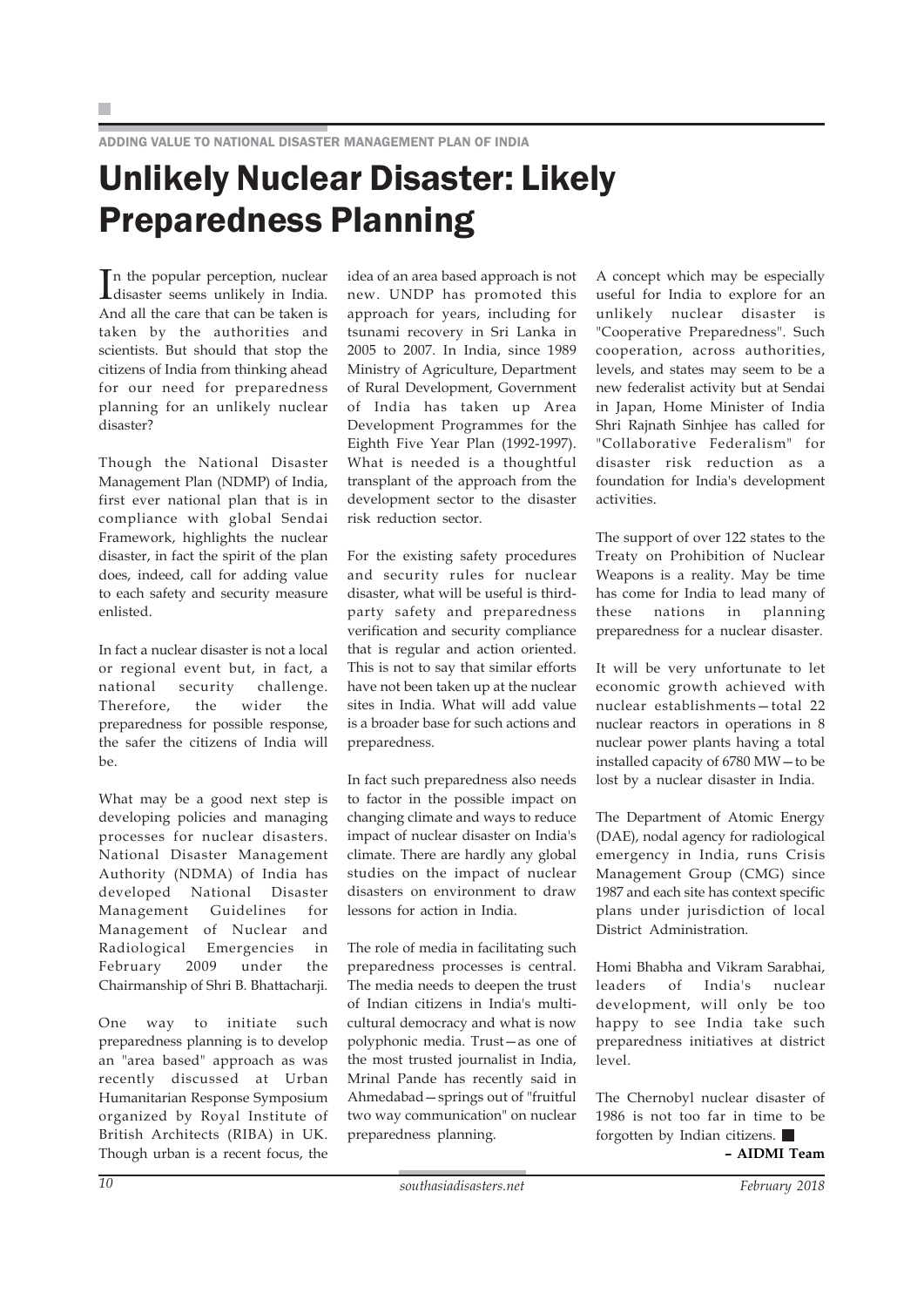SOCIAL MEDIA FOR DRR

# Facebook Steps up Efforts for Disaster Response in India



*Honorable Minister of State Kiren Rijiju provides the opening address at the Disaster Response Summit 2017.*

Cince the mid-1990s, India has **O** been the third most-affected country by natural disasters. According to the UN, over 50mn people were affected this year, of which over 35mn were affected by floods. Such disasters cause unimaginable economic losses (estimated to be \$10bn in 2015) which can be debilitating for any developing economy. The challenge only seems bigger when coupled with the estimated frequency of natural disasters in the future. At this

crucial moment, two aspects have emerged in favour of India that promise to make this daunting task more manageable.

First, India has taken big strides in making disaster mitigation a top priority. This year, the country earned praise from the UN after it became the first and only country to present a national plan and local strategy at the UN 2017 Disaster Risk Reduction (UNISDR) event in Cancun, Mexico.

*Rijiju was inaugurating the 'India Disaster Response Summit', organised jointly by the National Disaster Management Authority (NDMA) and Facebook, today on how best to leverage social media platforms to "prepare, respond and recover" for, during and after a disaster.*

Second, India's mobile internetdriven digital economy is already demonstrating how millions of citizens can connect on online communities to collaborate while responding to a crisis. Our online community activated 'Safety Check' for the Mumbai floods earlier this year, where thousands of people offered and received help within a few hours and it was especially useful for commuters stranded at offices.

This is just one example where online platforms can be useful — for communication and coordination. For both the government and humanitarian agencies to respond, it is important to get the right information early, to send emergency messaging to citizens

1 https://newsroom.fb.com/news/2017/09/a-new-center-for-crisis-response-on-facebook/